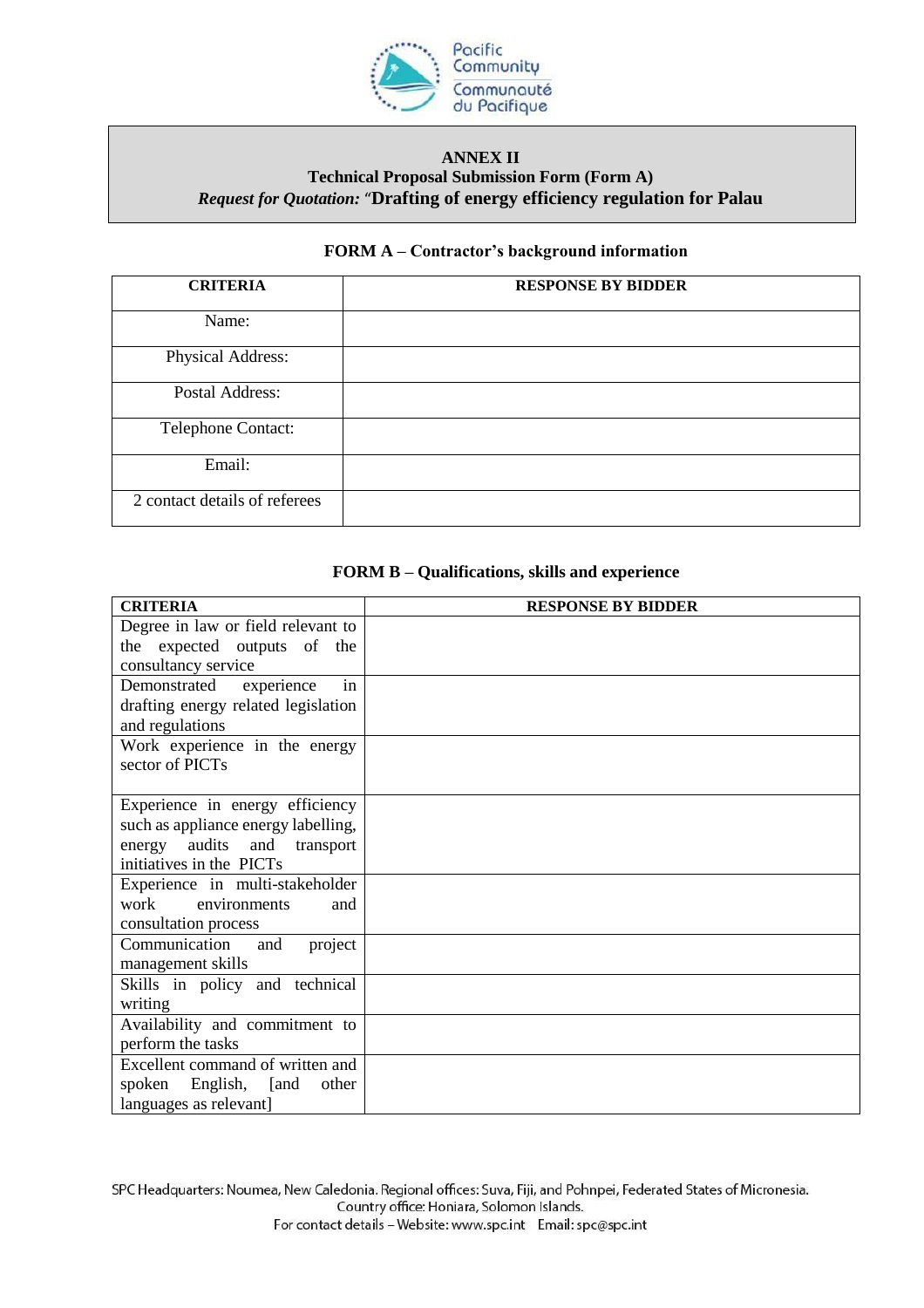

#### **Annex III**

### **FINANCIAL PROPOSAL SUBMISSION FORM**

## **Part A: Undertaking**

- 1. I agree that if this proposal is accepted, to enter into an agreement with the Owner, to commence and to complete all the work specified or indicated in the contract documents.
- 2. In submitting this proposal, I confirm that I have examined all the RFQ documents to provide technical services to support…[title of project].
- 3. I agree to complete the services for the price stated in the remuneration.

Contractors agree to complete the services for the following price (VIP):

| <b>Particulars</b>                             | <b>Amount (EUR)</b> |
|------------------------------------------------|---------------------|
| ssional fees                                   |                     |
| agement and operating costs.                   |                     |
| Total financial offer (inclusive of all taxes) |                     |

# **Part B: conflicts of interest**

- 1. I confirm that I, my family members, and the organisation or company that I am involved with are independent from SPC. To the best of my knowledge, there are no facts or circumstances, past or present, or that could arise in the foreseeable future, which might call into question my independence.
- 2. If it becomes apparent during the procurement process that I may be perceived to have a conflict of interest, I will immediately declare that conflict and will cease to participate in the procurement process, unless or until it is determined that I may continue.

OR

1. I declare that there is a potential conflict of interest in the submission of my bid [please provide an explanation with your bid]